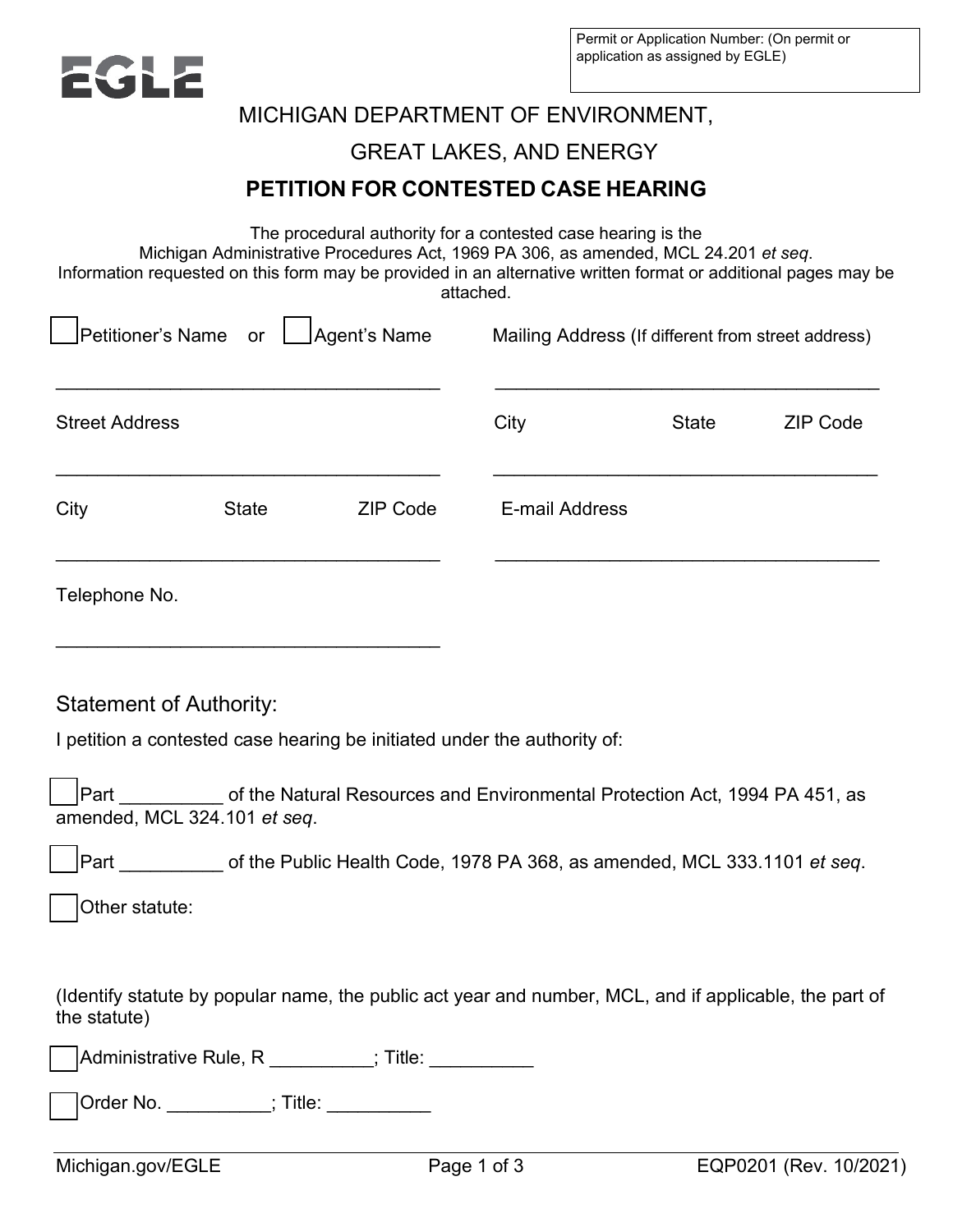Statement of matters asserted, including the site location and other pertinent facts:

Petitioner's relationship/interest to the activity or proposed project: